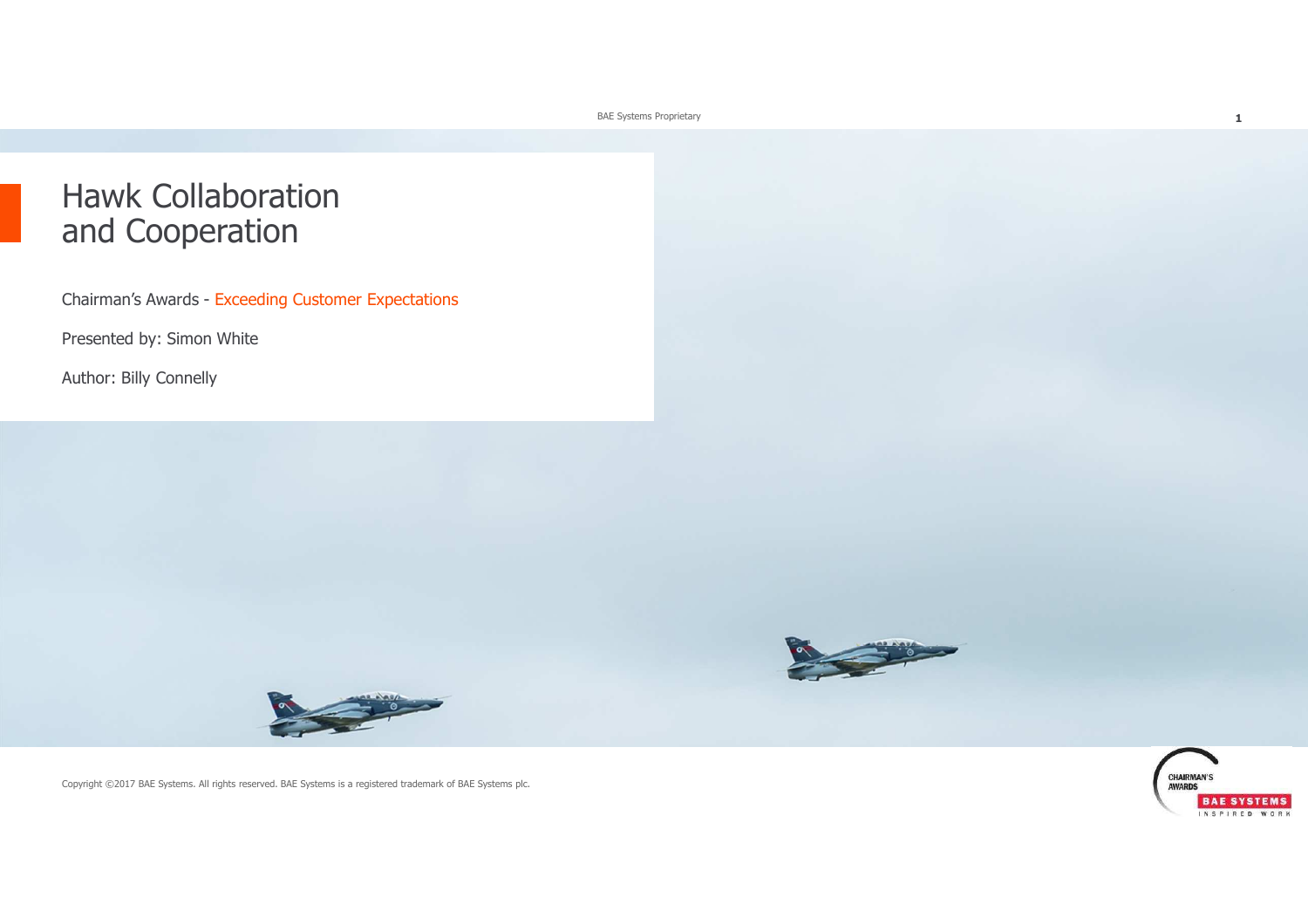## **Introduction**

#### Deeper Level Maintenance

 Lead-In Fighter (LIF) Project experience predominantly in **Production and In-Service Support** at the Deeper Maintenance (DM) Level, with little or no interaction at the 'sharp end'. Scheduled Maintenance environment is typically **routine** and for the most part, **relatively benign**.

#### Operational Maintenance

 Operational Maintenance (OM) is almost the opposite: it's a **dynamic**, **high tempo** environment, **simultaneous aircraft movements**, **multi-ac 'waves',** with **weapons** and in the **fighter aircraft flying training** environment, where many of the sorties involve **student pilots** from various stages of concurrent courses and thus, **differing experience levels**.

#### So what?

 LIF Project experience was with a customer looking rearwards in to the support domain. OM Transition effectively engaged a **new Customer**: forward facing aircrew and Commanding Officers of Operational Squadrons. Their **needs** and more importantly their **concerns** had to be understood. **Understanding** them was fundamental and securing their **trust** to deliver an effective capability, whilst assuring their safety was paramount, without it transition would have been **high risk**.

The magnitude of this joint venture into Operational Maintenance cannot be overstated, considering the output; the next generation of fighter pilots that are the **future of Australia's Defence Force Air Capability**.



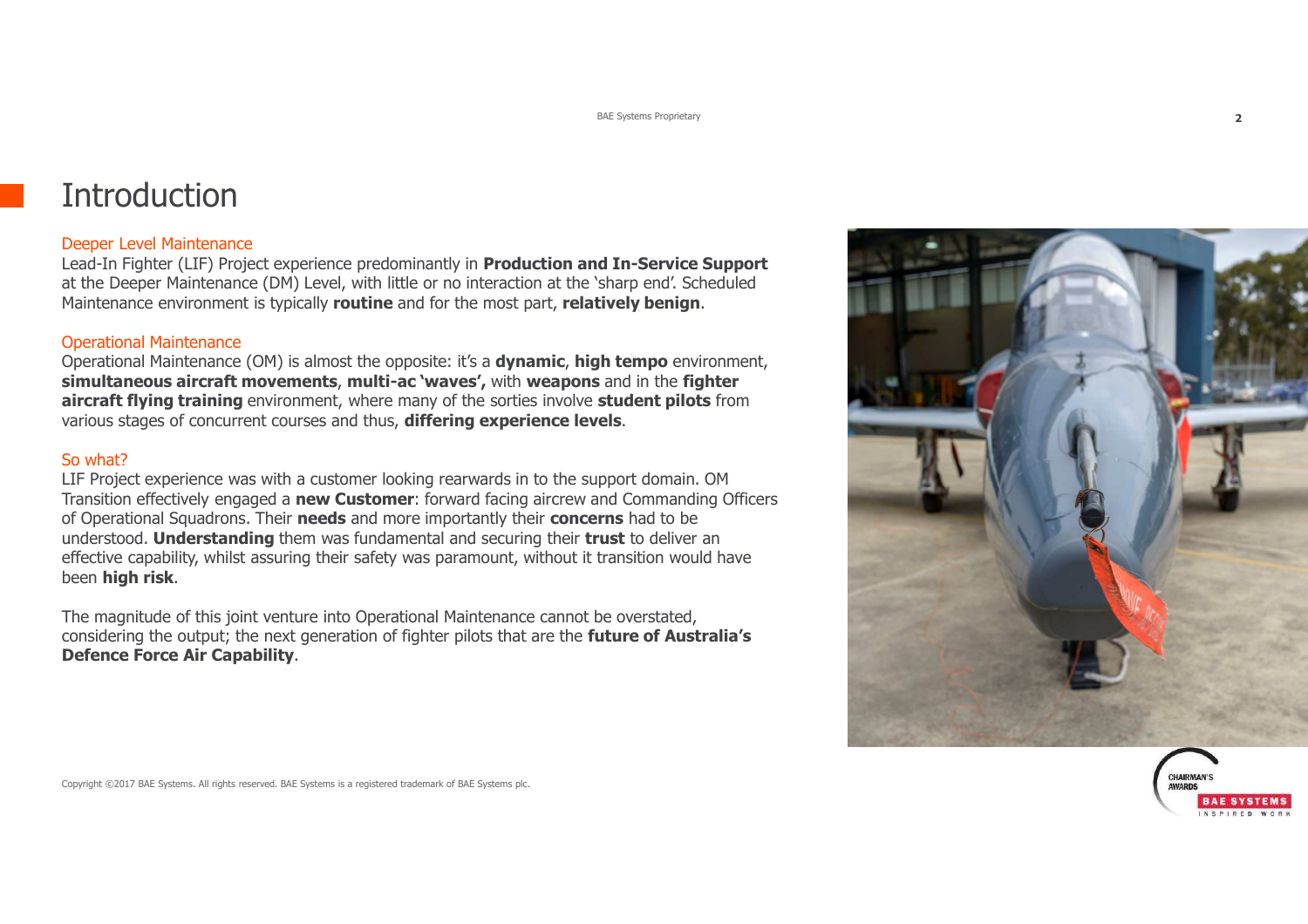## **Introduction**

### The Project:

- • The LIF Project was contracted to **perform Operational Maintenance** at RAAF Williamtown and RAAF Pearce on the Hawk Mk127 Lead-In Fighter aircraft; a role **traditionally conducted by the RAAF.**
- • Embracing the LIF Project philosophy of **'Shared Destiny'** an **Integrated Project Team** (IPT), of stakeholders from the Customer, the Hawk Project Office (CASG, TFSPO and LIFLMU), the RAAF **End User** (78 Wing, 76 and 79 Squadrons), and the **Contractor**, BAE Systems Australia (BAESA), was established tooversee a hugely challenging transition.
- • What followed was **9 months of inspirational leadership, collaboration, cooperation** and rigorous Risk and Opportunity Management resulting in the standing-up of a diverse mix of **116 highly motivated BAESA personnel** from across the globe and from a variety of aviation maintenance backgrounds to replace the incumbent RAAF workforce, a handover **completed ahead of the Operational Date** and a **delighted Customer**.



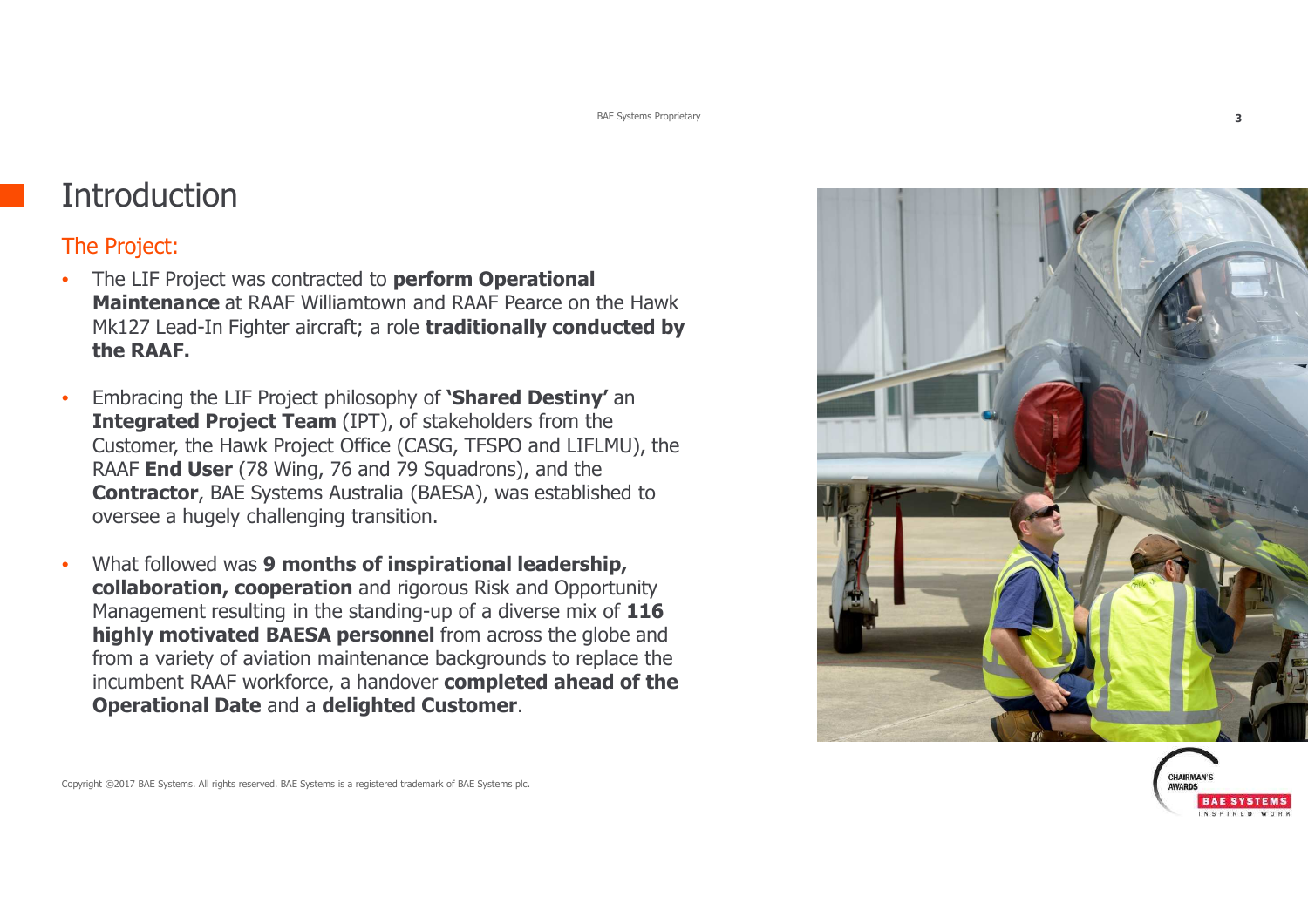### **Performance**

#### Strong technical performance helps to deliver success:

- In **9 months** of transition **1,400 job applications** were processed, **370 interviews** were conducted, using a rigorous selection process to ensure that technically capable people with the appropriate cultural fit were recruited, **567 training courses** were delivered, over **4,000 inventory items** catalogued, in excess of **400 Customer and BAESA processes** and **73 Risk Assessments** of varying complexity were reviewed and amended, and the many **'Lessons Learned**' from other key Projects were considered for inclusion: A huge undertaking in a relatively short time.
- Throughout the transition, against the huge churn of recruitment, the redeployment of RAAF personnel and a **reduced transition timeframe** (by 5 weeks), **full Operational Capability** was **maintained** and an Integrated Safety Management System (ISMS) was rapidly developed and rolled out.



Copyright ©2017 BAE Systems. All rights reserved. BAE Systems is a registered trademark of BAE Systems plc.

**RAE SYSTEMS**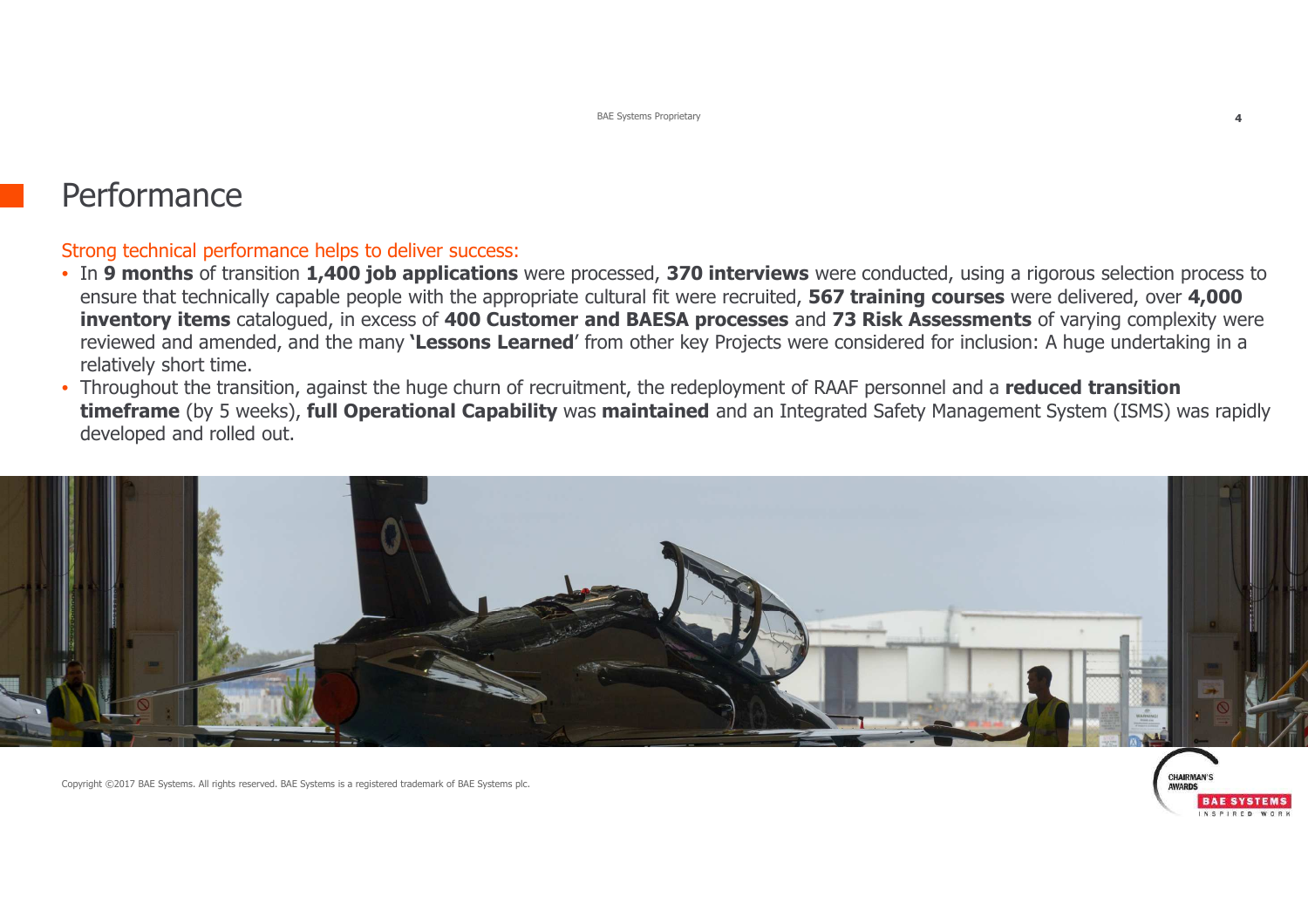# Performance (continued)

#### How did the team's efforts positively impacted the cost charged to the customer?

• Reshaping of recruitment profiles and effective Risk and Opportunity Management resulted in more efficient and effective processes, reducing costs in a number of critical areas and thus the **release of funding to support future capability projects.** The net result being the **return of 26%** of the allocated funding.

#### How did the team's success strengthen the customer / supplier / partner relationship:

- The **formation of the IPT was fundamental** to the successful transition. •The **customer shared their workforce redeployment plans** with BASEA, **actively participated** in the OM **recruitment drive** and allowed full access to the RAAF workforce and **promoted** the **benefits of working with BAESA** and furthermore, agreed to **leave core staff** in place for a period post-transition to ensure, if required, operational capability: **True partnering behaviours.**
- LIF has a **strong and trusting customer - contractor relationship** that •has been openly described by the Customer as **'benchmark** in Commonwealth - Contractor relationships' and through the IPT approach this<br>activity has further **strengthened that relationshin** and demonstrated, by activity has further **strengthened that relationship** and demonstrated, by embracing the concept of **Industry as a Fundamental Input to Capability,** that we can collectively deliver **'best for capability'** and **'best for business'** outcomes: Truly a **'win-win'** situation.



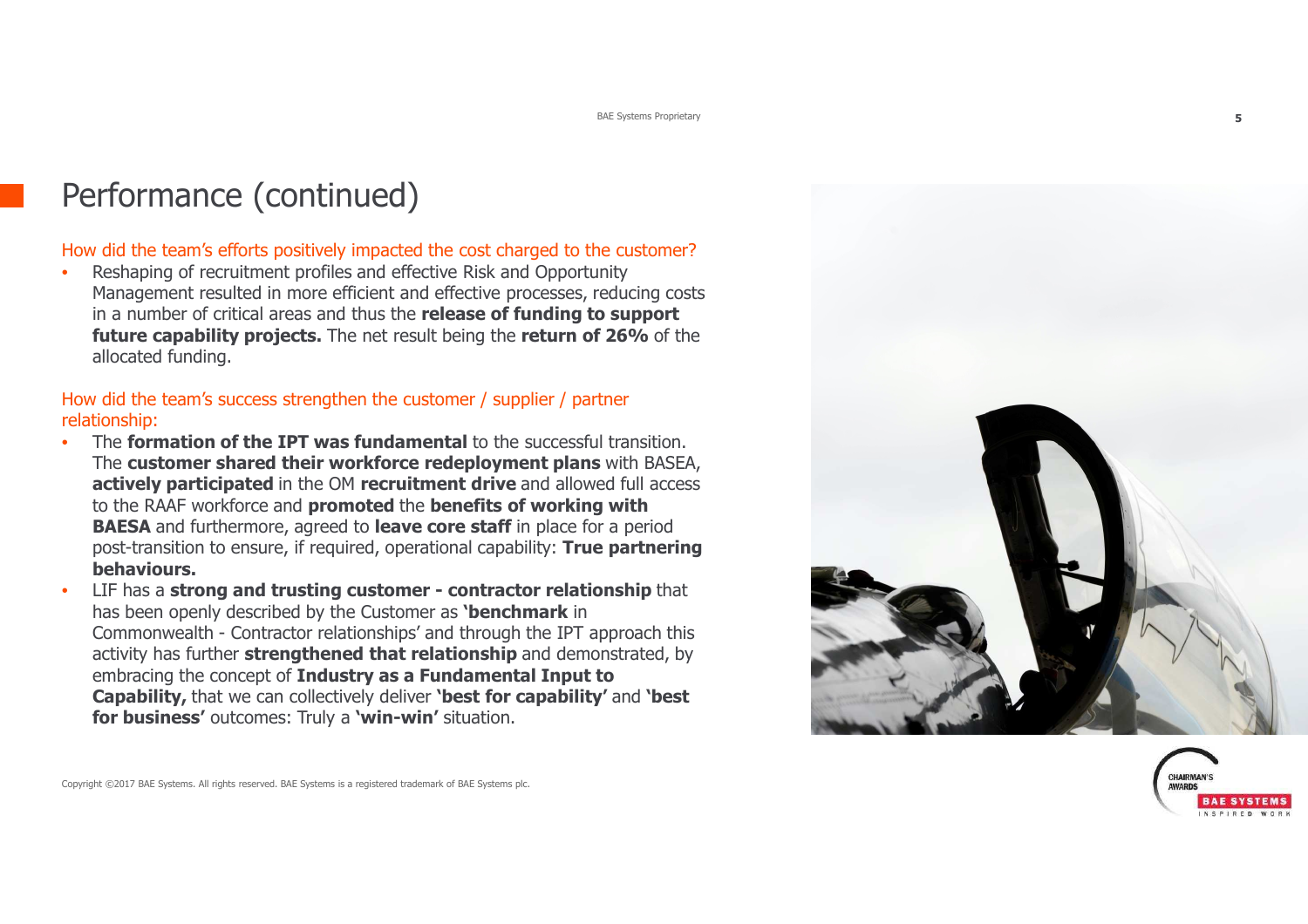# Supporting delivery of our Strategy

Strategic Objectives, Company Values, and/or Total Performance

- • Growing our Sustainment Business is a core Strategic imperative and this nomination is about achieving that Strategic Objective through: **Exceeding Customer Expectations, True Capability Partnership, Total Performance and living our Company Values.**
- •
- • By **delivering ahead** of the agreed transition timeline, **working in a truly integrated manner, achieving what we said we would** and **standing-up a capability** to the **required Operational Date**, whilst **maintaining operational capability** throughout the transition, not only did BAESA **exceed expectation** but we confidently positioned ourselves to take on and deliver a sustainment role traditionally conducted by the RAAF.
- •**Trusted:** Undoubtedly **Innovative:** Yes **Bold:** Absolutely

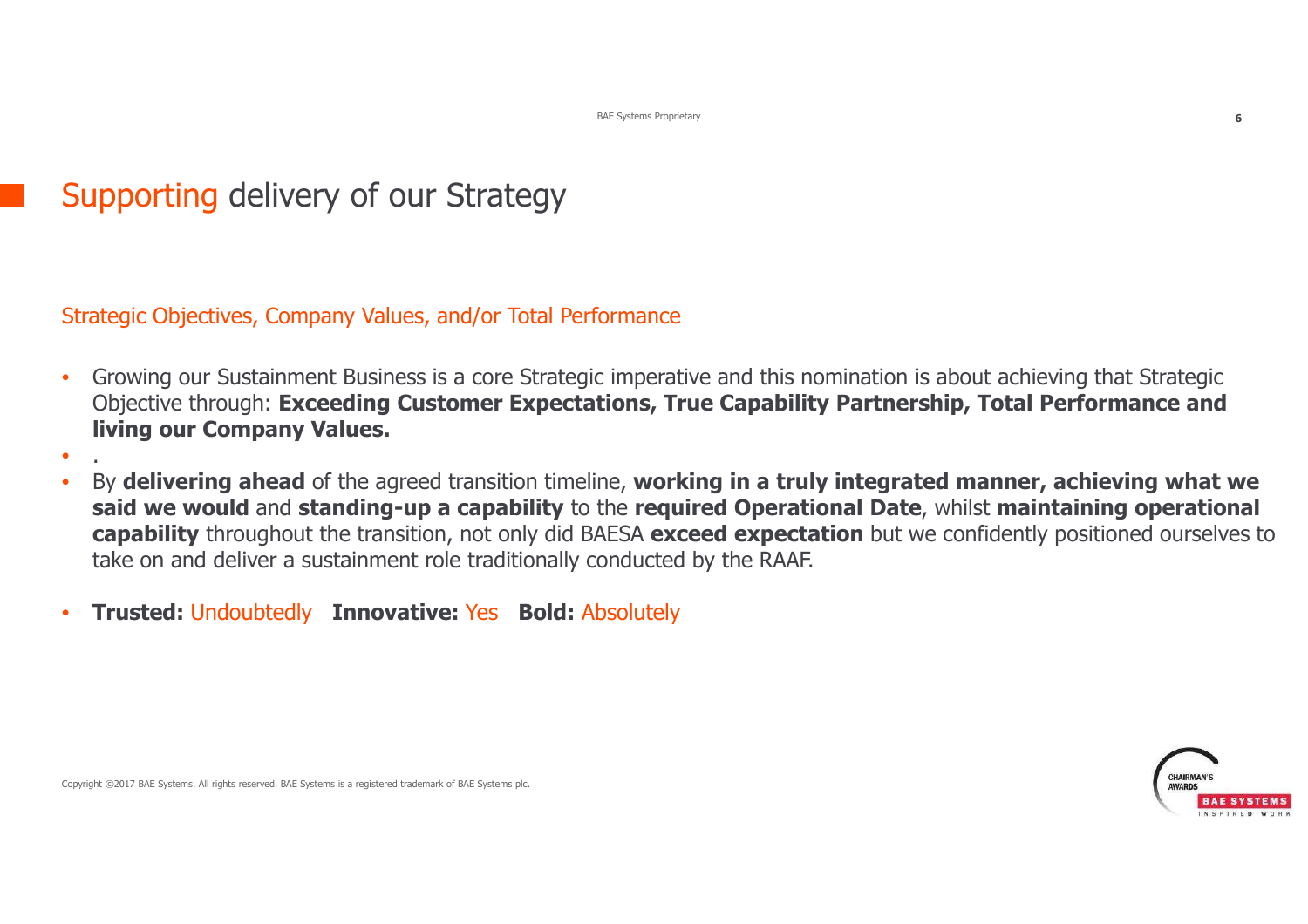# **Collaboration**

### Collaboration and Partnership

• Collectively, the IPT sought **innovative solutions** to traditional aircraft sustainment work practices, embraced **rigorous risk & opportunity management** and strived for the most **cost effective solution**: in doing so, we have clearly demonstrated that we have the capabilities to perform the OM role and the LIF Project is more than capable of growing the sustainment footprint.

#### Level of effort for delivery

 Against the backdrop of a **compressed transition timeline**, the IPT made **best for capability** decisions, **accelerated**  •**training** of personnel, **redeployed BAESA personnel** into OM roles to a far more aggressive timeline, **actively supported** the tempo of RAAF personnel redeployment (in order to meet Customer (RAAF) requirements) and **assumed responsibility for OM 2 weeks earlier** than the agreed Operational Date.



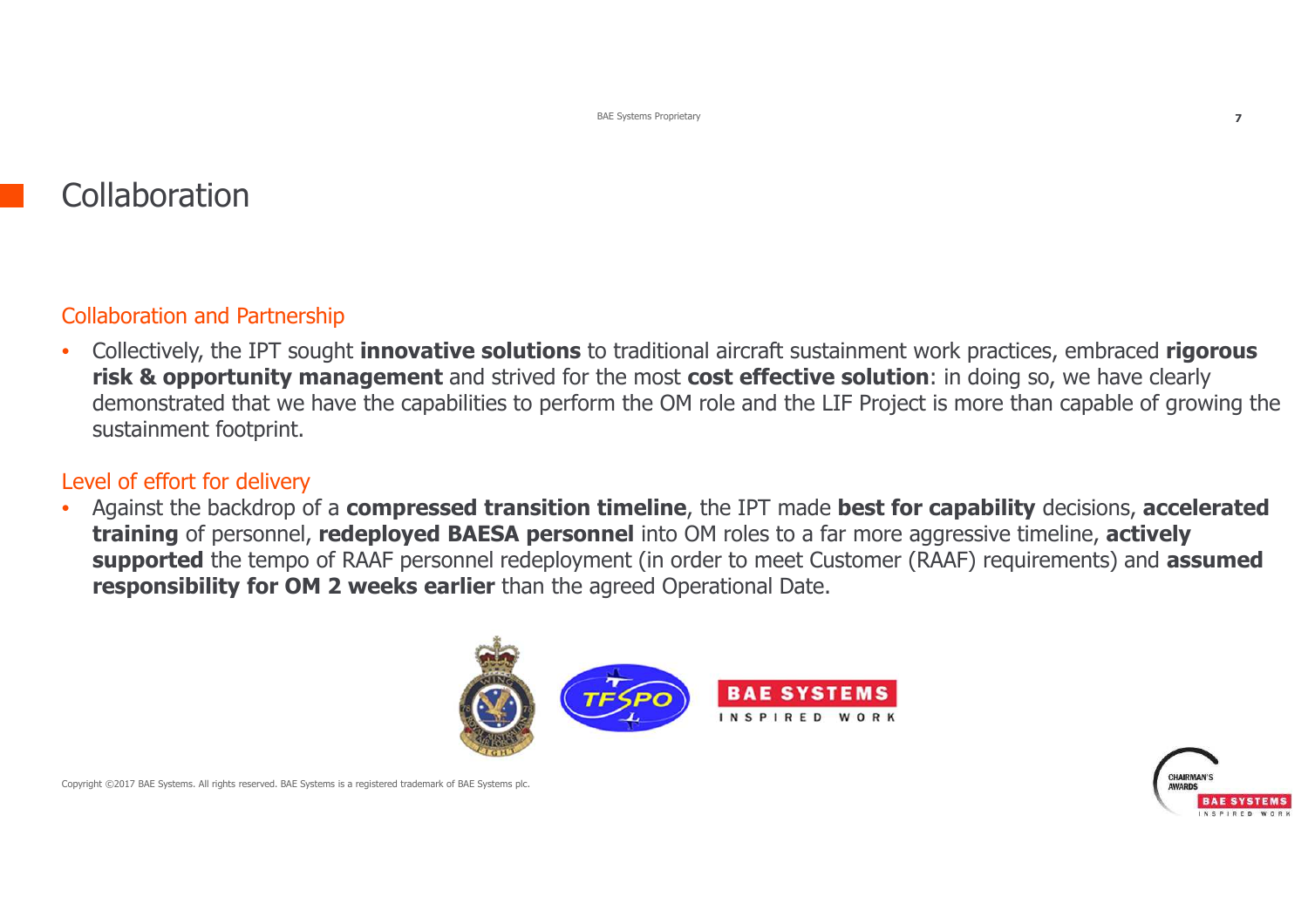BAE Systems Proprietary**8**

**Summary** 

Top three benefits of the Transition Project:

- •**Operational Maintenance responsibility** assumed early whilst maintaining full **Operational Capability** throughout and since, with **more serviceable aircraft, increased mission success** whilst concurrently delivering capability enhancement programmes across this key training platform.
- • We've demonstrated that we have the skills and capabilities to **safely perform the OM** and we are ready and able to **grow our Sustainment footprint.**
- •**26% of the initial funding was returned** to the Customer.

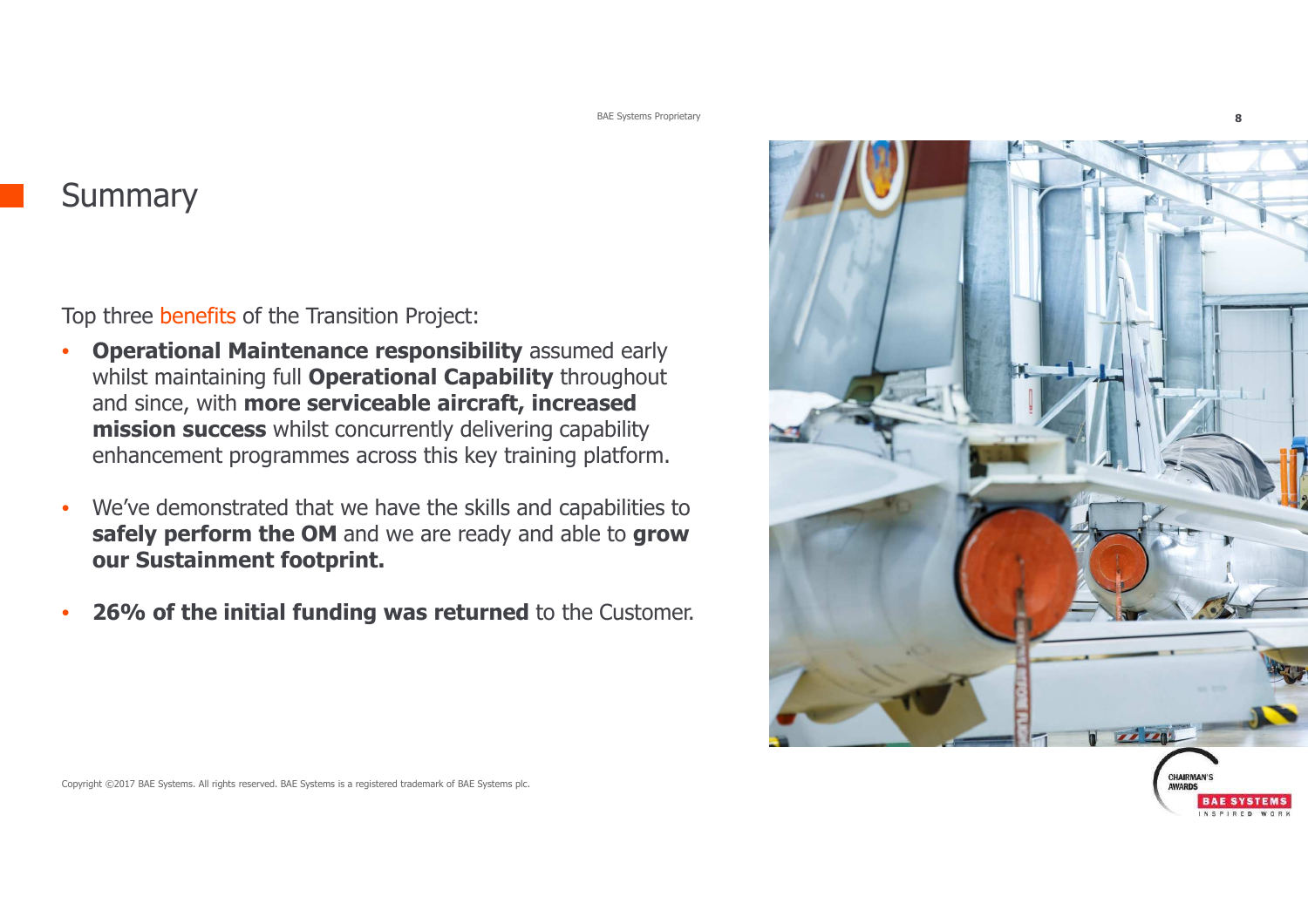# Common risks to successful BI projects

- •Lack of clear executive vision
- Poor engagement strategy, failure to engage employees and key stakeholders including the customer•
- •Lack of an effective Sponsor
- Failure to create and communicate a real sense of urgency•
- Lack of structured methodology and project management plans including appropriate funding•
- •Failure to monitor and evaluate the outcome – scope creep and cost blow outs
- •Failure to nurture and utilise change champions within the project
- •Generational change to the organisation – loss of knowledge
- •Absence of a dedicated and fully resourced implementation team
- Personal behaviours, especially in middle and upper management•